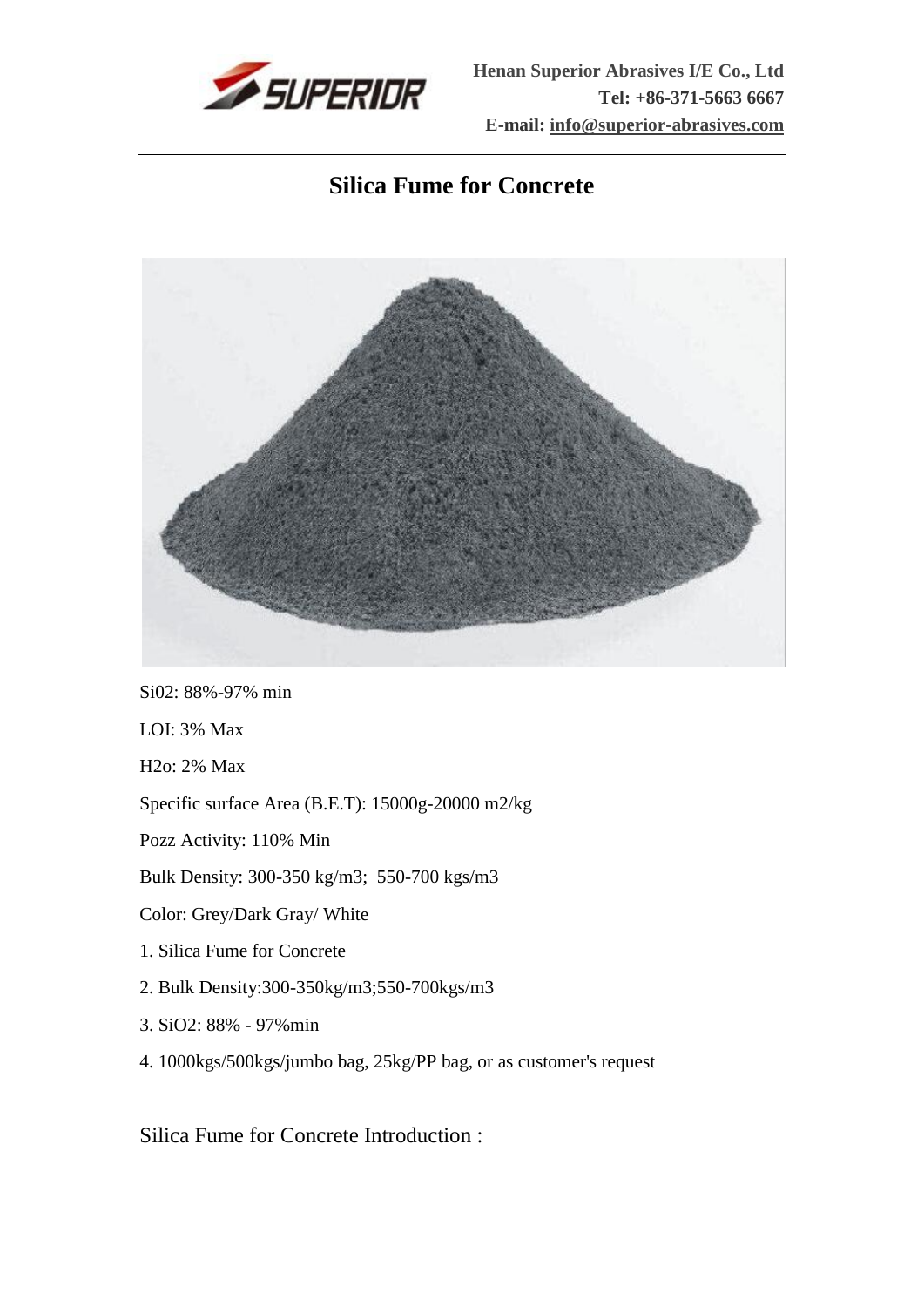



In addition to increased strength and enhanced durability, concrete produced with silica fume increased toughness; increased resistance to abrasion, corrosion and chemicals; and placement and life-cycle cost efficiencies. Silica fume will protect concrete against deicing salts, seawater, road traffic and freeze/thaw cycles. Besides, high-strength concrete enhanced with silica fume provides architects and engineers with greater design flexibility.

## Effect of Silica Fume for Concrete:

- 1). Increase durability
- 2). Reduces concrete permeability
- 3). Improves resistance to corrosion
- 4). Shotcrete lower rebound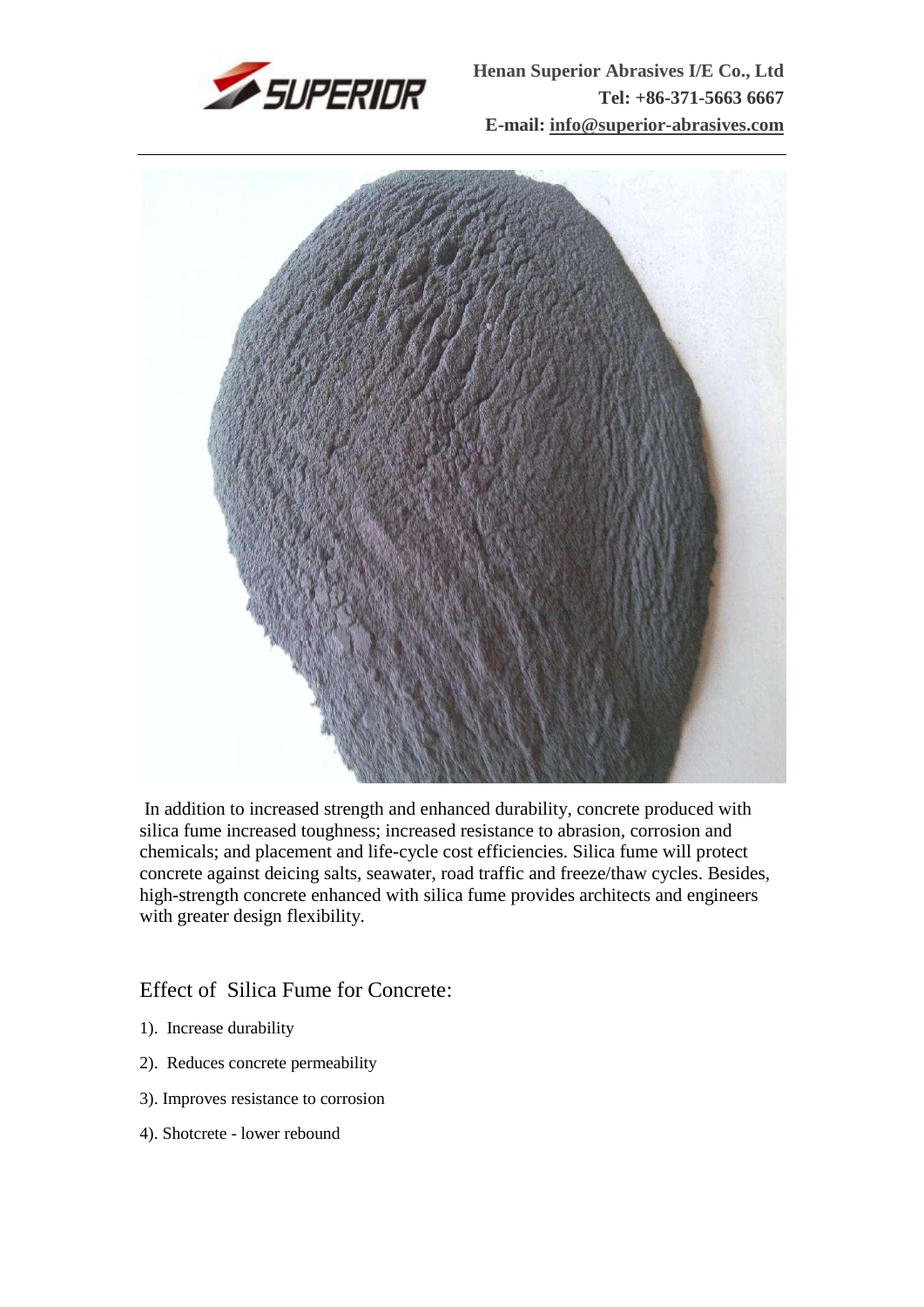

Application area (Silica Fume for Concrete):



As a crucial supplier of abrasive products, Superior Abrasives has gained credits from excellent guests and maintains stable and long-term business cooperation with them, owing to its advanced tech. advantage, steady product quality and perfect services. Our market covers Australia, America, Canada, Japan, Korea, Mid-east, Russia, Spain, South Africa, Southeast Asia and etc.